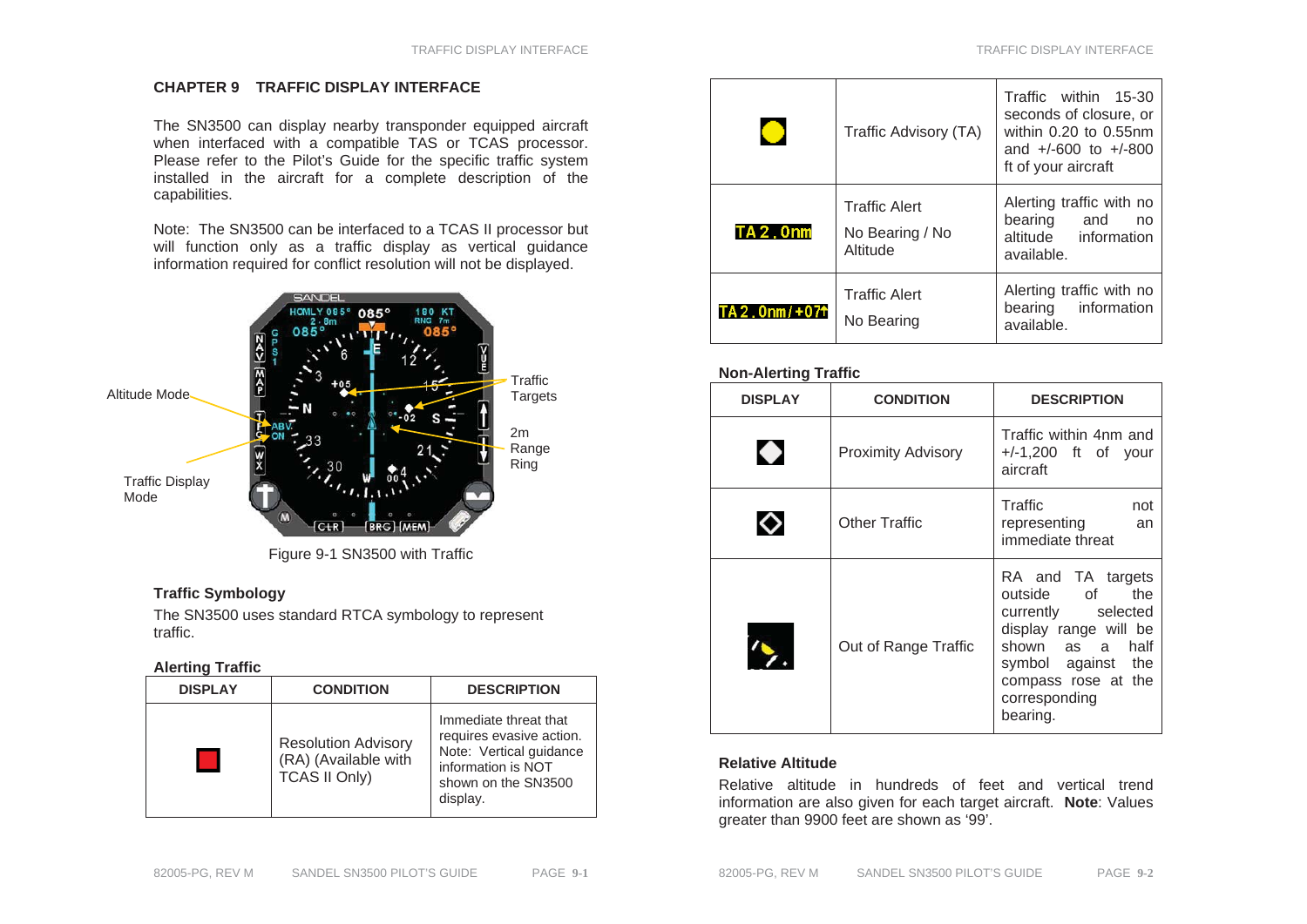

The '-02' indicates the target is 200 feet below your current aircraft altitude. The up arrow indicates the target is climbing at a vertical rate of greater than 500 fpm.



The '+05' indicates the target is 500 feet above your current aircraft altitude. The down arrow indicates the target is descending at a vertical rate greater than 500 fpm.

### **Absolute Altitude vs. Relative Altitude**

The traffic processor may have an option to change the display of altitude from relative to absolute. This is called 'Flight Level' mode by some manufacturers. When activated, the altitude shown for target aircraft will temporarily be shown in hundreds of feet MSL when below 18,000 feet and as a flight level above 18,000 feet. The altitude of your aircraft will be shown in the top right of the SN3500 display.

#### **Traffic Display Mode**

The traffic display mode is annunciated next to the [TFC] button. There are three different modes available which control how the targets are displayed on the SN3500 and are toggled by pressing the [TFC] button.

- ON: Enables display of all targets within the selected map range.
- M: Manual mode. Traffic will be displayed within the selected map range only when alerting traffic is present.
- A: Auto mode. Same as Manual mode except that map range will auto-scale to an appropriate range to show the traffic onscreen.

Selecting the Manual (M) or Auto (A) modes will suppress the display of non-alerting traffic (i.e. traffic other than RAs or TAs). This can be useful in busy terminal areas where the display of all traffic may cause the screen to become too cluttered.

When the traffic display mode is set to ON, pressing the ICLR1 button will change the display mode to Auto. This has the effect of removing non-alerting traffic from the display. Pressing [CLR] again will toggle the traffic display mode back to ON. Note that alerting traffic will always be shown on the display.

#### **Altitude Mode**

The currently selected altitude display mode will be displayed next to the [TFC] button.

- <none> Normal altitude display mode. Target aircraft within +/-2,700 ft. of your aircraft are displayed.
- ABV: Above altitude display mode. Target aircraft within –2,700 ft. and +9,000 ft. of your aircraft are displayed.
- BLW: Below altitude display mode. Target aircraft within –9,000 ft. and + 2,700 ft. of your aircraft are displayed.
- XTD: Extended altitude display mode. Target aircraft within +/-9,000 ft. of your aircraft are displayed.

#### **TCAS Status**

When traffic is not available, the following annunciations will be displayed next to the [TFC] button. The Traffic Display Mode annunciation will also be lined out in red.

| TEST:   | TCAS is currently in Test mode                 |  |                             |  |
|---------|------------------------------------------------|--|-----------------------------|--|
|         | OFF or STBY: TCAS is currently in Standby mode |  |                             |  |
| FAIL:   |                                                |  | TCAS data communication not |  |
| present |                                                |  |                             |  |

## **Traffic Overlay with Moving Map**

Traffic targets can be displayed simultaneously with the moving map information described in Chapter 6. Targets will be overlaid on the moving map flight plan and icons as shown in the example below.